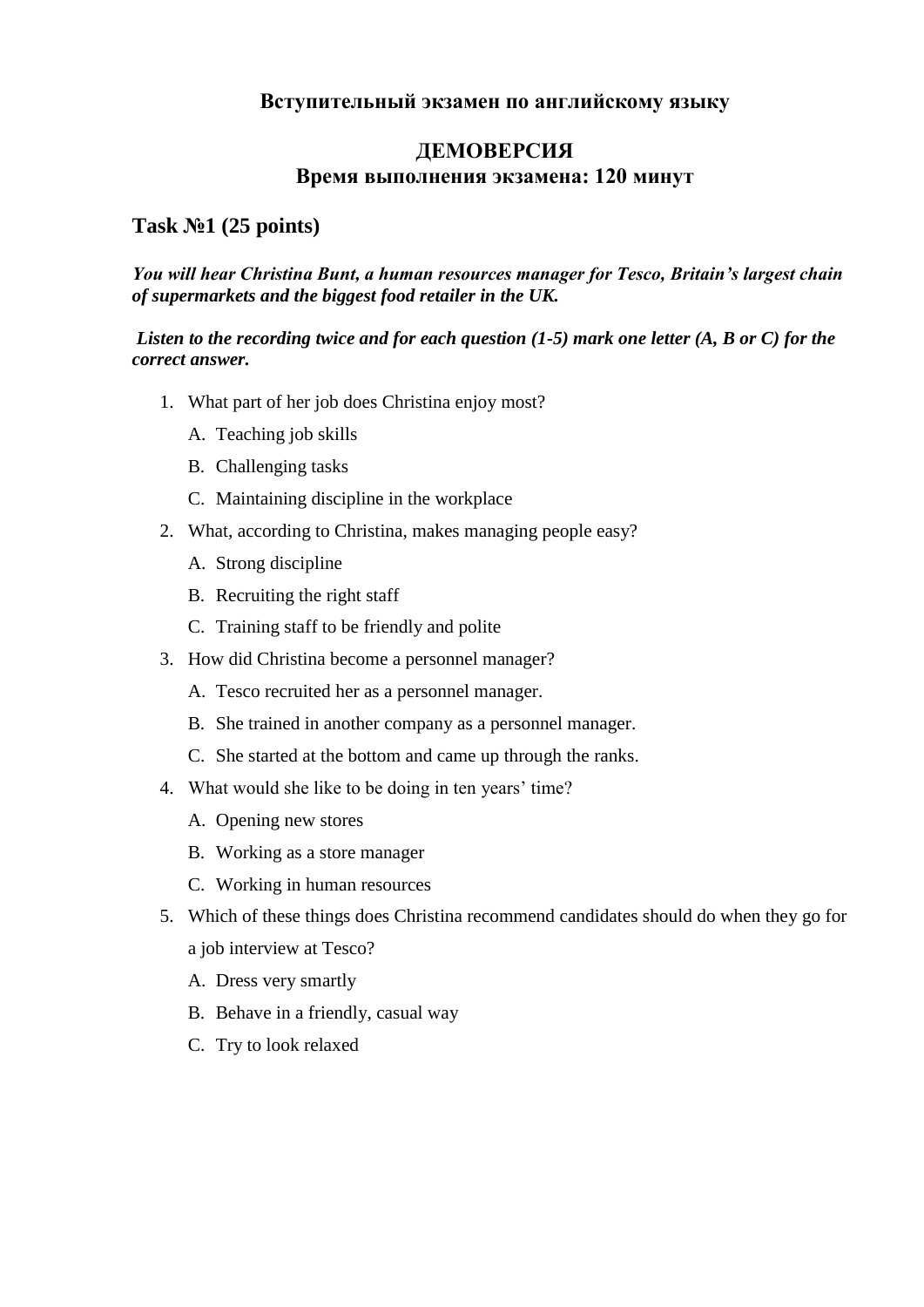### **Task №2 (15 points)**

*Read the article and answer the questions below. For each question 6-10, mark one letter (A, B, C or D) for the answer you choose.*

#### **From Satisfaction to Loyalty**

Just how do you take your customers from satisfaction to loyalty? Those were the questions Dr Jodi Simco and Dr Mark Royal of Hay Group, a human resources consulting firm, answered at LOMA's recent Customer Service Conference. Simco and Royal talked about the link they've found between business culture, employee loyalty, customer loyalty and revenue growth.

'First, it's important to ask ourselves just what our definition of customer loyalty is,' Simco said. 'And based on our research, we've found that it's when your customers have a strong bond to you and come back to you time and time again. They view you as the provider of choice. So they're not just looking for the lowest-cost vendor. They're going to come back to your company and not only use your current products and services, but maybe start using some new ones and recommending them to others.'

Simco identified two factors that decide whether satisfied customers will become loyal ones: the outcome that customers experience and the process by which they receive it. 'We've all bought cars, and the car might be the most wonderful car, so the outcome was positive,' Simco said. 'But we might decide not to go back to the car dealership because they were annoying to work with. In this case, the process was negative.' People, in the form of employees, are part of that process, she explained, and 'people are your key competitive advantage. It's your people who developed those relationships with your customers, and you really need to focus on them.'

Furthermore, when it comes to convincing people in your organisation of the impact that customer loyalty can have on your bottom line, the business case for building loyalty is quite simple. 'None of us is surprised that loyal customers are going to repurchase at two to four times the rate of just purely satisfied customers,' she said. 'And they're going to enthusiastically recommend your company to others. So they can serve as your best marketer. Loyal customers are also willing to pay more for your services.'

Hay Group has identified a few primary factors about a company that can make the difference between customer satisfaction and customer loyalty. 'The top factor is value: "Is this company's product or service having a positive impact on my business? Do I have a strong return on investment?" Ease of doing business is a big thing, too,' Simco continued. 'Are you easy to do business with, or are you problematic? Finally, your people are important, in terms of whether they show responsiveness, integrity, trust and professionalism.'

'In today's marketplace, where most organisations are facing global competitors and a rapid flow of information, it's hard to be different from your rivals because best practices spread across an industry very rapidly,' Royal said. 'But it's much harder for your competitors to duplicate a successful organisation that consists of a lot of highly motivated, highly engaged people who are focused on the customer, and this provides real opportunities for competitive advantage.'

- 6. What produces customer loyalty, according to Simco in paragraph 2?
	- A The price of the product
	- B The quality of the product
	- C The relationship with the supplier
	- D The recommendation of friends
- 7. What, according to Simco in paragraph 3, is the key factor in making a company better than its rivals?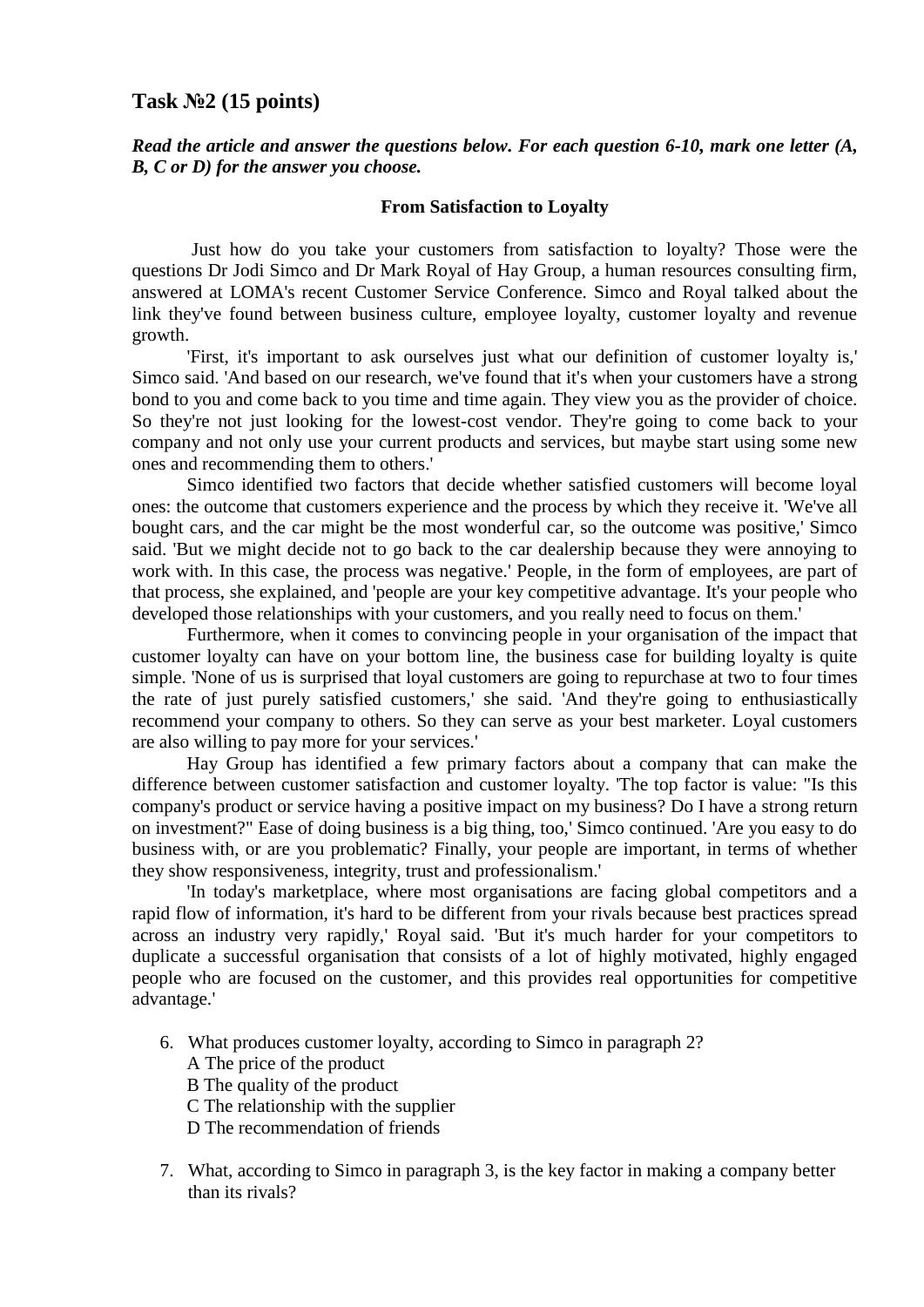- A A superior product
- B Good quality staff
- C Good value for money
- D Good procedures for dealing with customers
- 8. In paragraph 4, what is given as the main benefit of having loyal customers?
	- A It improves the company's image.
	- B It increases profits.
	- C It is easier than finding new ones.
	- D They will accept higher prices.
- 9. What, according to Hay Group, is the main factor which changes customer satisfaction to customer loyalty?
	- A Your customer does not have problems doing business with you.
	- B Your customer gets what he asks for.
	- C Your customer has confidence in you.
	- D Your customer's own business becomes more profitable.
- 10. Why does Royal believe it is difficult for companies to be different from their competitors?
	- A Their competitors can quickly imitate them.
	- B Their competitors are spread all over the world.
	- C Employees in different companies are equally hardworking.
	- D Most companies nowadays are customer-centred.

# **Task № 3 (20 points)**

### *Task # 3a. Read the article. Choose the best sentence from the list below to fill each of the gaps. For each gap 11-15, mark one letter (A to E).*

- A. 'Aggressive' male leaders are admired; female ones are disliked, especially by other women.
- B. They also tend to be concentrated in future-oriented sectors such as consumer products and technology.
- C. They look at what the job involves and think the price is too big to pay.
- D. Those who haggled raised their starting offer by an average of \$4,053 almost exactly the difference in men's and women's initial pay.
- E. Women are more likely to separate their working life from their home life, which makes it harder to go for a drink with the boss.

### **Why are so Few Women Running Big Companies?**

The leaders of large public companies the world over are almost universally male. In America, only seven Fortune 500 CEOs are female; in Britain, only one woman runs a FTSE 100 company. An easier route for women to the top is to inherit. Husbands and fathers are more likely to entrust the business to their widows or daughters than the markets are, but those companies are generally smaller.

Why so few women? One answer is obvious: women are more likely than men to care children. But to some extent it may be a question of time: women are now reaching positions below CEO level in greater numbers than ever before, often rising through sales, marketing or finance.  $(11)$ 

However, women still face three big problems in climbing the corporate ladder, says Herminia Ibarra of INSEAD. First, they fail to get the really stretching jobs. One study found that companies are much more likely to ask men than women to turn around a division in difficulties or to start a new one. Getting into line management is important (and 90% of line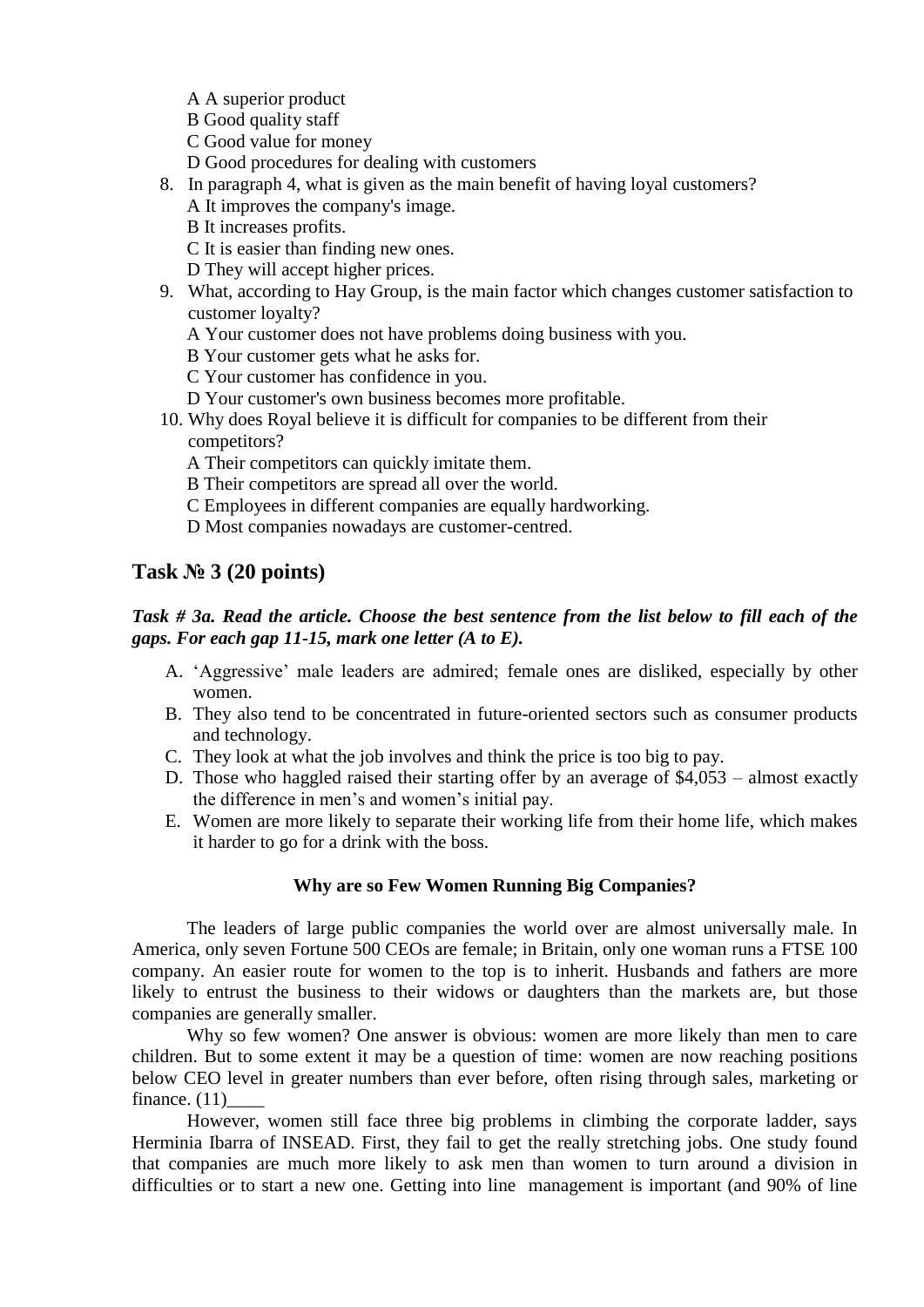managers at big American firms are male), but it is not enough: women also need tough, broad assignments to win experience and promotion.

Second, women lack networks, not because they are deliberately excluded, but because people bond when they have much in common, and gender matters here. In particular, women lack the sort of networks that combine work and social life, which have proved hugely beneficial to men.  $(12)$ 

Third, women find it more difficult than men to develop an image compatible with leadership. There are fewer role models, and simply adopting a male style rarely works. (13)\_\_\_\_\_\_\_\_\_. A study of business owners presented at this year's meeting of the Academy of Management found that 26% of male owners, but only 5% of female ones, wanted to be thought of as an authority figure.

Sometimes women are their own worst enemies. A book by Linda Babcock and Sara Laschever called *Women Don't Ask* recently drew attention to their negotiating style. Ms. Babcock noticed that male graduates with a master's degree from her university were paid starting salaries almost \$4,000 above those of female students. On closer investigation, she found that the vast majority of the women had accepted the initial pay offer, but that 57% of the men (against only 7% of the women) had asked for more.  $(14)$ 

 One senior headhunter says that boards frequently ask her to recruit women to top jobs. 'But when I get them there, the women say no. (15)\_\_\_\_\_\_\_\_\_.' Maybe women have more sense than men.

#### *Task # 3b. Read the article. Choose the best sentence from the list below to fill each of the gaps. For each gap 16-20, mark one letter (A to E).*

- A. To put a good idea effectively and profitably into practice generally requires managerial experience and authority.
- B. Universities everywhere are largely state-financed.
- C. They are hugely successful: there are far more of them, and far more students, that ever before.
- D. Certainly, there are aspects of the university that firms might envy.
- E. For example, it gathers, under a single powerful brand, individuals contracted to supply it with their intelligence.

#### **What might the company of the future look like?**

Lawrence Summers, president of Harvard University, suggests in the latest Harvard Business Review that the American research university, eg. Harvard, might be a model for the company of the future.

He does not mean that firms should set up their own 'universities' – although plenty, from Motorola to McDonald's, have done that. Instead, they should adopt the research university's fluid and decentralized approach to creativity and hierarchy. "If you look at the organizations in the economy where the greatest value is being added," argues Mr Summers, "they are increasingly the organizations that share the values and character of universities."

(16) \_\_\_\_. They are, to start with, extraordinarily durable institutions. Mr Summers' own Harvard, founded in 1636, is very young compared with the University of Bologna, founded in 1088, or Paris and Oxford born less than a century later.

(17) \_\_\_\_. In the rich world alone, 39m people are now taking a university course of one sort or another. And they teach more subjects that ever before. Anyone tempted to mock McDonald's Hamburger University should look at the classes in food technology and catering that plenty of modern universities now provide.

The successful university has other characteristics that firms increasingly aspire to. (18)\_\_\_\_\_. Moreover, the deals struck by the most successful academics when they transfer from one university (often European) to another (usually American) are becoming more lucrative,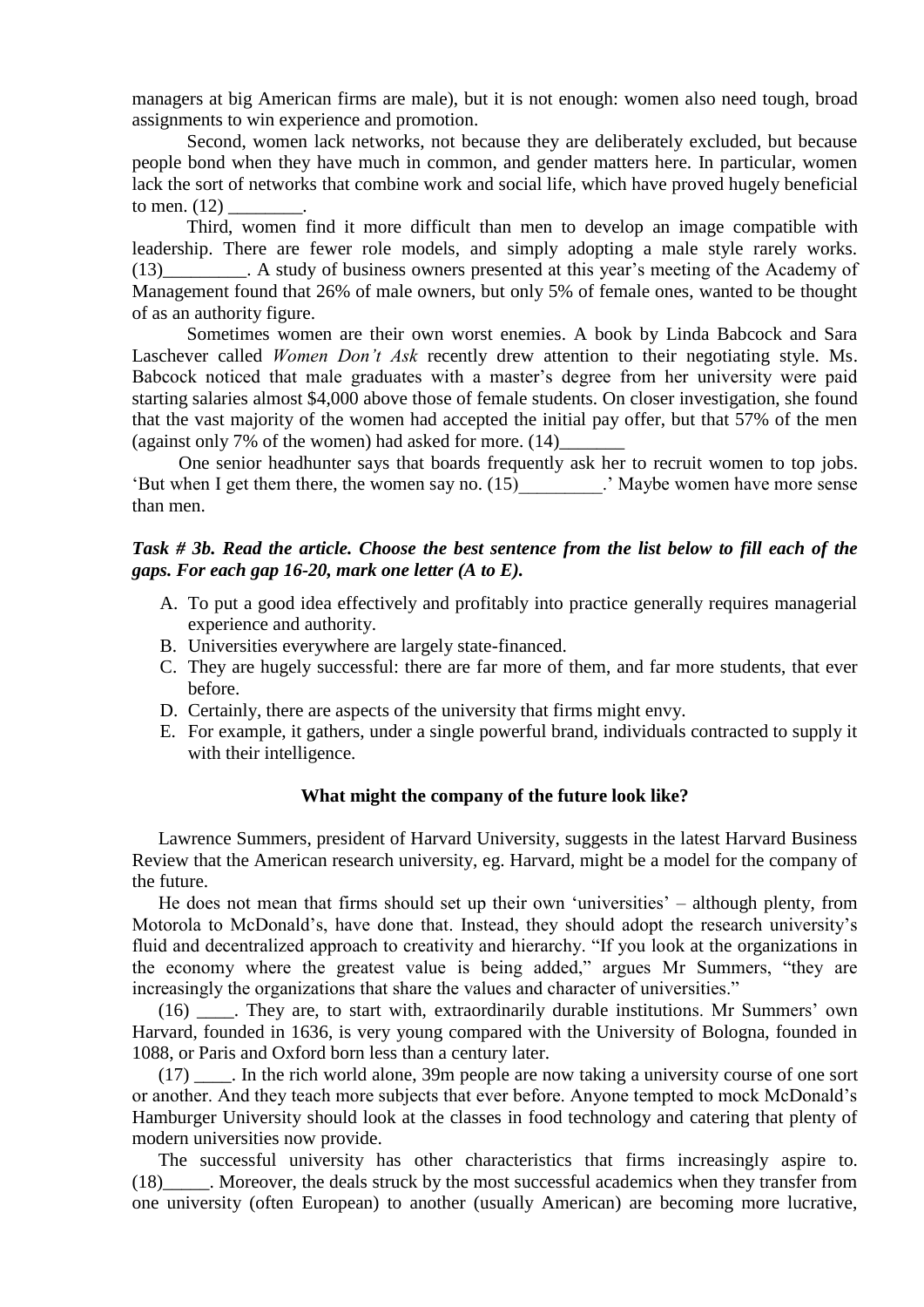with all sorts of perks regarded as normal.

But there is one big difference that Mr Summers does not mention. (19) . Harvard's students may pay for their teaching, but the university's research, which Mr. Summers urges firms to copy, is subsidized with public money.

Public support gives most universities a financial stability that companies do not enjoy. Sure, companies succeed on the back of big ideas, but on the whole it is their application that makes money. (20) \_\_\_. That is why clever 25-year-old graduates rarely run durably successful companies, even if they are from Harvard.

## **Task № 4 (10 points)**

#### *Read the article and decide whether each of the following statements (21-25) is true or false. Mark T for "true" and F for "false".*

- 21. Managers from different countries approach tasks in different ways.\_\_\_\_
- 22. Lots of companies worldwide are truly international.\_\_\_\_\_
- 23. American companies think that globalization means developing an international culture.\_\_\_\_
- 24. If senior managers in a company are all from the same country, it's difficult to recruit people from other countries. \_\_\_\_\_
- 25. People can feel if they fit in a company or not.\_\_\_\_

### **Corporate Culture and National Characteristics**

Steve Redwood, a London–based management consultant with Price Waterhouse, tells of a client who had brought together a team from eight different countries to work on a project. 'The national stereotypes applied,' he says. 'The people from Switzerland and Germany were mainly interested in the way the project was organized. The people from Spain took a much more intuitive approach. The British had a high level of skepticism about whether the whole thing really mattered. Language was not the issue. It was more basic than that.'

Behind this lies the most fundamental problem of all: the fact that outside a handful of companies – Lowell Bryan, a senior partner with McKinsey in New York puts it at between a dozen and 20 worldwide – even the biggest corporations are dominated by the culture of the home country.

'Outside that handful,' Mr Bryan says, 'companies are very German, or very British, or very American. One big difference with American companies is they think globalization means Americanising the world. Others don't have that arrogance.'

If top management all come from the home country, that makes it much more difficult to attract and keep a global pool of talent. 'People know when they fit in and when they don't,' Mr Bryan says. 'That's true even of national companies: there's a tendency for people to have gone to the same school, or all have trained as engineers. It's even more true when it comes to where you grew up.'

# **Task № 5 (20 points)**

*Fill in the gaps (26 - 35) with the words below (a-l). There are two extra words you do not need.*

- a. emerging
- b. subject
- c. apparently
- d. concentrate
- e. communicate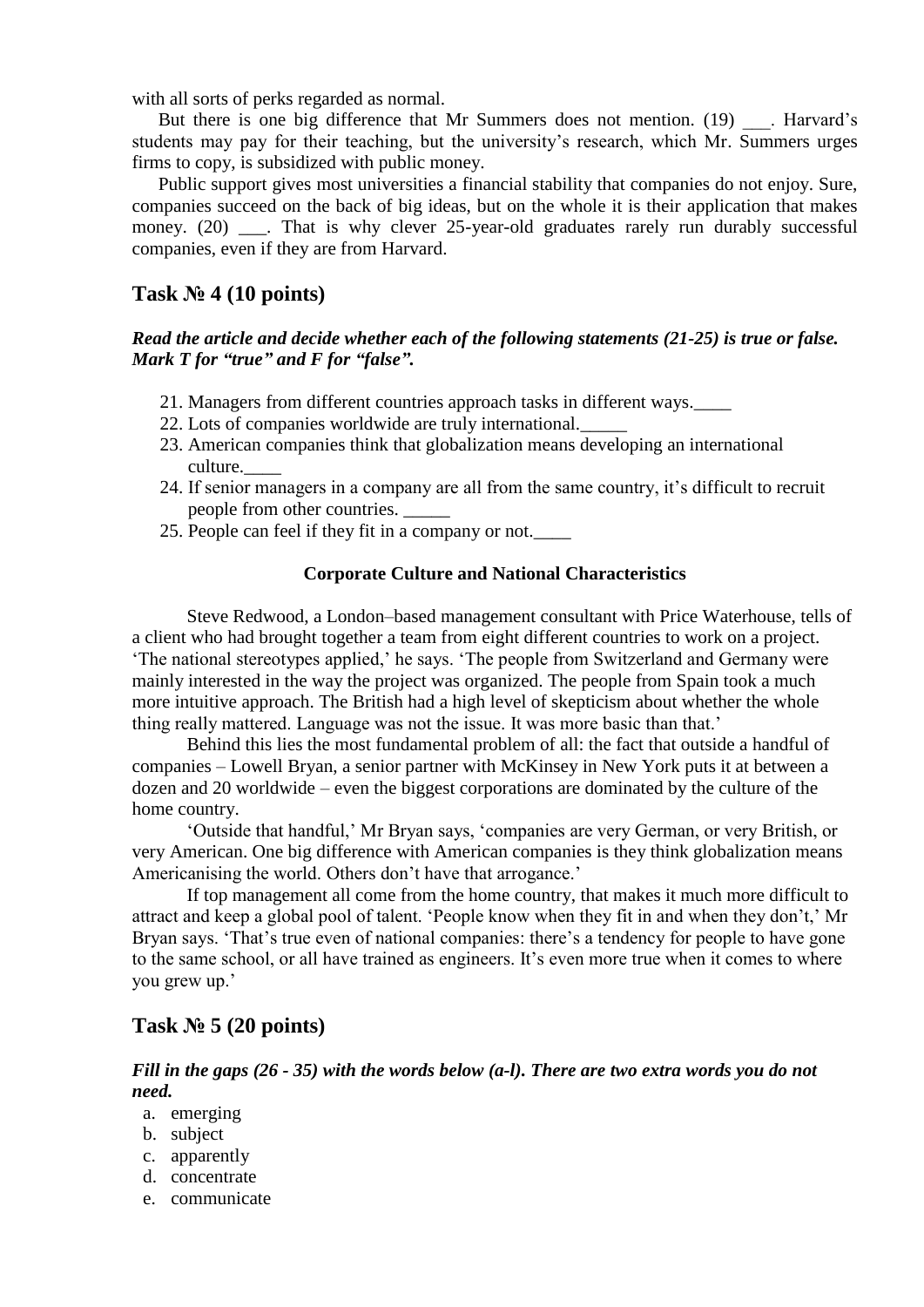- f. imply
- g. success
- h. statistics
- i. globally
- j. removed
- k. imposed
- l. specifically

### **Tobacco Companies Target Traditional Women**

In the 1970s, tobacco companies successfully marketed smoking to women by linking their ad campaigns to the  $(26)$  women's liberation movement. Now, they are  $(27)$  using similar tactics to entice women in traditional societies (28) \_\_\_\_to take up smoking, *Women's News* reported August 19.

As smoking in the developed world declines, tobacco companies are starting to (29) \_\_\_\_on new markets in developing nations, especially in Asia. Female smoking rates in these countries have been low historically, a fact that marketers want to change with ads that (30)\_\_\_\_ that smoking (31)\_\_\_\_equality, fitness, and trendiness. In South Africa, for instance, one ad shows a blonde woman smoking, with the message, "Do I look like I would cook you breakfast?"

As a result,  $(32)$  show that female smoking is up in many Third World nations, including Cambodia, Malaysia, and Bangladesh. "Cultural prohibitions against tobacco use by women can be (33) by social change and aggressive tobacco marketing," according to a recent World Health Organization report.

An American Cancer Society report said that tobacco firms are creating cigarette brands (34)\_\_\_for women and sponsoring events such as concerts, art shows, and beauty pageants to appeal to girls. "It goes in waves around the world," said Dr. Omar Shafey, one of the report's editors. "As women experience democratization, they face these pressures intentionally (35)\_\_\_\_\_upon them by the tobacco industry. In Lebanon, Egypt, and many [Persian] Gulf countries, women face these pressures."

"To enter the man's world that's taboo is part of the attraction," he added. ''As waves of modernization spread, women seek to take up the bad habits of men."

# **Task № 6 (10 points)**

#### *Read the sentences below. For each sentence (36 – 45), mark one letter (A, B, C or D).*

36. I will fly to New York next week unless I …………… a ticket.

A. will not buy

B. buy

- C. do not buy
- D. will buy

37. I know I ……………. But I did not feel like doing that.

A. must have helped her

B. could have helped her

- C. should help her
- D. ought have helped her

38. Only a few people were at my lecture last Friday. If only the students …………………….. earlier.

- A. had informed
- B. was informed
- C. had been informed
- D. would have been informed